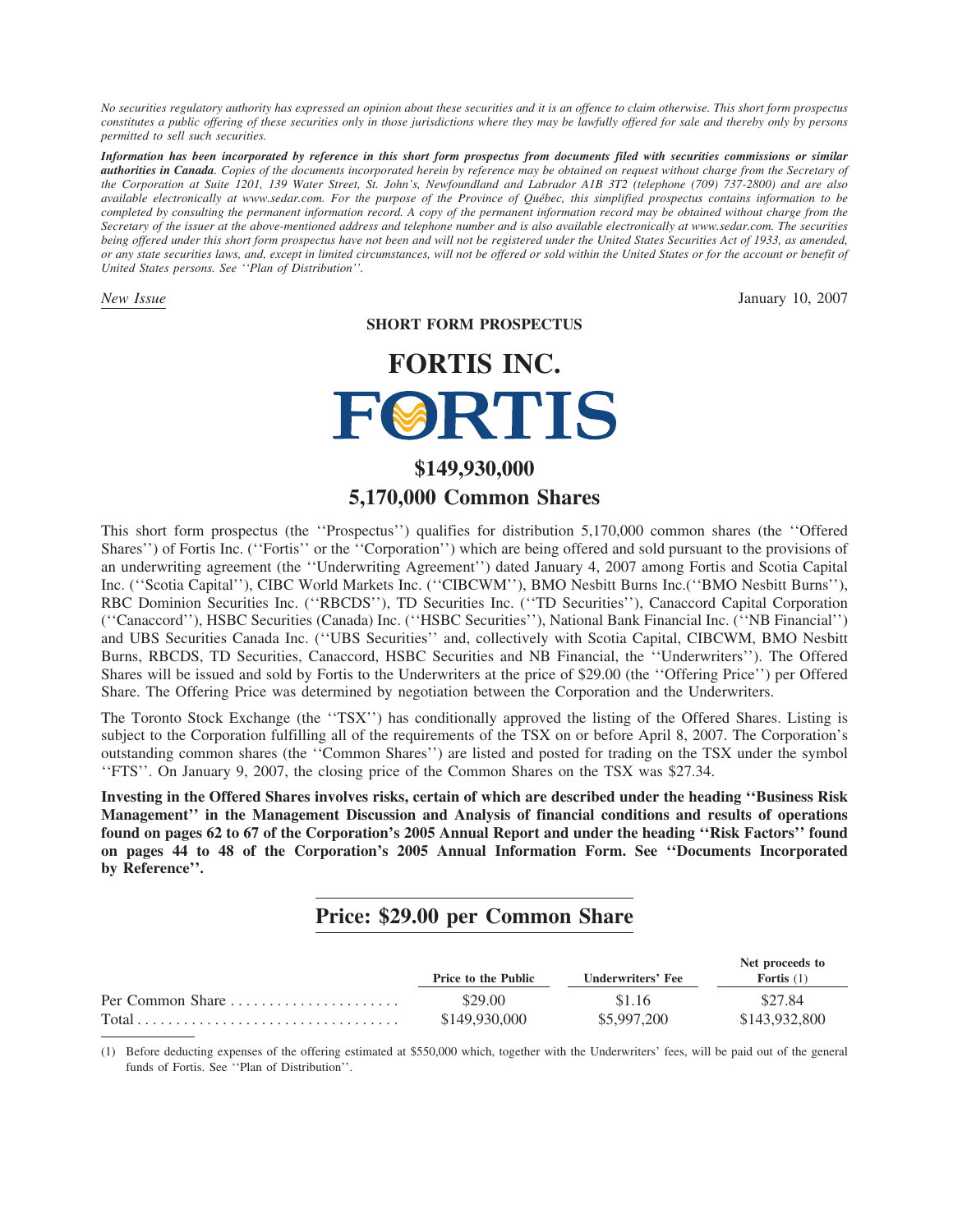**Scotia Capital, CIBCWM, BMO Nesbitt Burns, RBCDS, TD Securities, HSBC Securities and NB Financial are each subsidiaries of Canadian chartered banks that have, either solely or as a member of a syndicate of financial institutions, extended credit facilities to the Corporation and/or its subsidiaries. The net proceeds from this offering will be used in part to repay indebtedness under credit facilities owing by the Corporation to certain of such banks. Accordingly, the Corporation may be considered a ''connected issuer'' of such Underwriters under applicable securities legislation. See ''Use of Proceeds'' and ''Plan of Distribution''.**

The Underwriters, as principals, conditionally offer the Offered Shares, subject to prior sale, if, as and when issued by Fortis and accepted by the Underwriters in accordance with the conditions contained in the Underwriting Agreement and subject to the approval of certain legal matters on behalf of the Corporation by Davies Ward Phillips & Vineberg LLP, Toronto and McInnes Cooper, St. John's and on behalf of the Underwriters by Stikeman Elliott LLP, Toronto. See ''Plan of Distribution''.

Subscriptions for the Offered Shares will be received subject to rejection or allotment in whole or in part and the right is reserved to close the subscription books at any time without notice. It is expected that the closing of this offering (the ''Closing'') will take place on or about January 18, 2007 (the ''Closing Date''), or such other date as may be agreed upon by the Corporation and the Underwriters, but not later than February 21, 2007.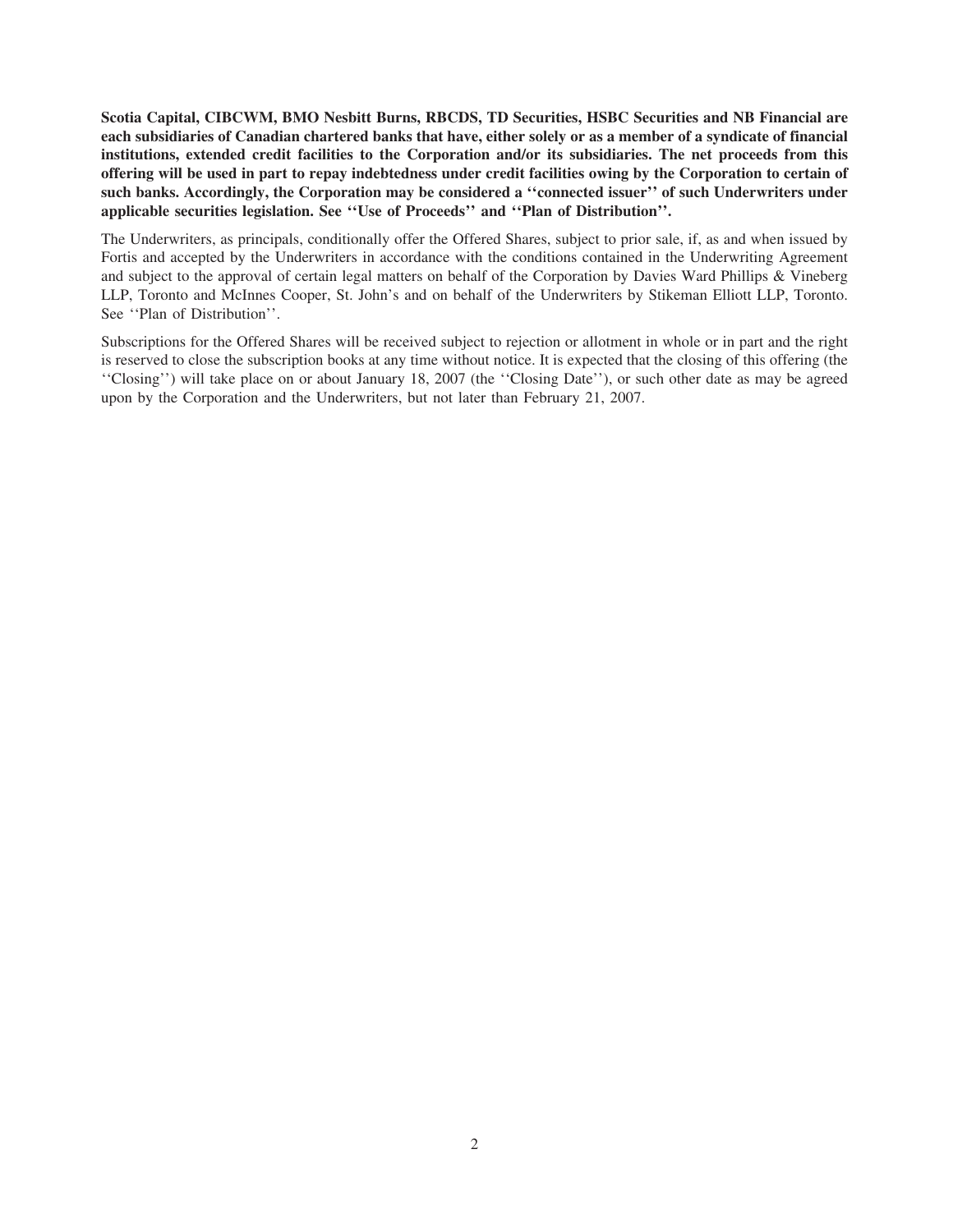#### **TABLE OF CONTENTS**

|                                                                                       | Page           |                                                                                                              | Page |
|---------------------------------------------------------------------------------------|----------------|--------------------------------------------------------------------------------------------------------------|------|
| SPECIAL NOTE REGARDING FORWARD-                                                       |                | CHANGES IN SHARE AND LOAN CAPITAL<br>$STRUCTURE \dots \dots \dots \dots \dots \dots \dots \dots \dots \dots$ | - 11 |
| DOCUMENTS INCORPORATED BY                                                             |                | USE OF PROCEEDS                                                                                              | - 12 |
|                                                                                       | 3              |                                                                                                              |      |
| ELIGIBILITY FOR INVESTMENT                                                            | $\overline{4}$ |                                                                                                              |      |
| FORTIS $\ldots \ldots \ldots \ldots \ldots \ldots \ldots \ldots \ldots \ldots \ldots$ | 5              |                                                                                                              |      |
| RECENT DEVELOPMENTS $\ldots \ldots \ldots \ldots$ 8                                   |                | AUDITORS, TRANSFER AGENT AND                                                                                 |      |
| PRICE RANGE AND TRADING VOLUME OF                                                     |                | REGISTRAR $\ldots \ldots \ldots \ldots \ldots \ldots \ldots \ldots$ 13                                       |      |
|                                                                                       |                | PURCHASERS' STATUTORY RIGHTS  13                                                                             |      |
|                                                                                       |                |                                                                                                              |      |
|                                                                                       |                | CERTIFICATE OF FORTIS INC C-1                                                                                |      |
| DESCRIPTION OF COMMON SHARES 11                                                       |                | CERTIFICATE OF THE UNDERWRITERS  C-2                                                                         |      |
|                                                                                       |                |                                                                                                              |      |

# **SPECIAL NOTE REGARDING FORWARD-LOOKING STATEMENTS**

This prospectus (the ''Prospectus''), and the documents incorporated herein by reference, contain forward-looking statements which reflect management's expectations regarding the Corporation's future growth, results of operations, performance and business prospects and opportunities. Wherever possible, words such as ''anticipate'', ''believe'', "expects", "intend" and similar expressions have been used to identify these forward-looking statements. These statements reflect management's current beliefs and are based on information currently available to the Corporation's management. Forward-looking statements involve significant risks, uncertainties and assumptions. A number of factors could cause actual results, performance or achievements to differ materially from the results discussed or implied in the forward-looking statements, including regulation, derivative instruments and hedging, energy prices, economic conditions, loss of service areas, environmental matters, insurance, labour relations, weather, liquidity risks and human resources. These factors should be considered carefully and prospective investors should not place undue reliance on the forward-looking statements. Although the forward-looking statements contained in the Prospectus, and the documents incorporated herein by reference, are based upon what management believes to be reasonable assumptions, the Corporation cannot assure prospective purchasers that actual results will be consistent with these forward-looking statements. These forward-looking statements are made as of the date of the Prospectus, and the Corporation assumes no obligation to update or revise them to reflect new events or circumstances.

# **DOCUMENTS INCORPORATED BY REFERENCE**

The disclosure documents of Fortis Inc. (''Fortis'' or the ''Corporation'') listed below and filed with the appropriate securities commissions or similar regulatory authorities in each of the provinces of Canada are specifically incorporated by reference into and form an integral part of this Prospectus:

- (a) annual information form dated March 29, 2006 for the year ended December 31, 2005;
- (b) audited comparative consolidated financial statements for the years ended December 31, 2005 and 2004, together with notes thereto and the auditors' report thereon dated January 27, 2006 as contained in the Corporation's 2005 Annual Report;
- (c) Management Discussion and Analysis of financial condition and results of operations for the year ended December 31, 2005 as contained in the Corporation's 2005 Annual Report;
- (d) unaudited interim consolidated financial statements as at September 30, 2006 and for the three and ninemonth periods ended September 30, 2006 and 2005 and related management discussion and analysis of financial condition and results of operations for the three and nine-month periods ended September 30, 2006;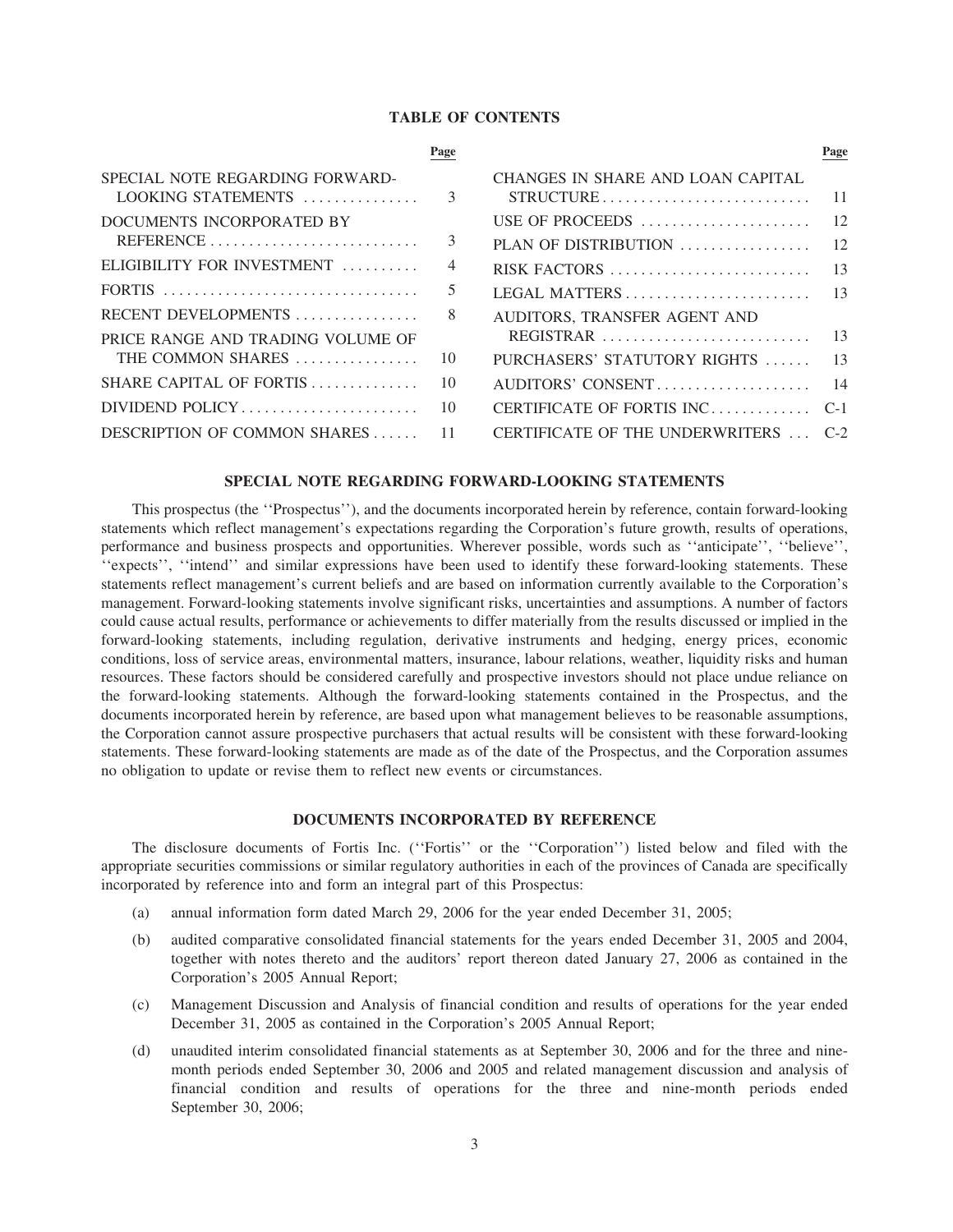- (e) management information circular dated March 17, 2006 prepared in connection with the Corporation's annual meeting of shareholders held on May 2, 2006;
- (f) material change report dated September 15, 2006 describing the entering into of an agreement between the Corporation and a syndicate of underwriters led by BMO Nesbitt Burns Inc. for the public offering by the Corporation of 5,000,000 4.90% cumulative redeemable First Preference Shares, Series F; and
- (g) material change report dated January 5, 2007 describing the entering into of an agreement between the Corporation and Scotia Capital Inc. and CIBC World Markets Inc. for the public offering by the Corporation of 5,170,000 common shares.

Any document of the type referred to in the preceding paragraph (other than any confidential material change report) subsequently filed by the Corporation with such securities commissions or regulatory authorities after the date of the Prospectus, and prior to the termination of the offering, shall be deemed to be incorporated by reference into the Prospectus.

**Any statement contained in a document incorporated or deemed to be incorporated by reference herein shall be deemed to be modified or superseded for purposes of this Prospectus to the extent that a statement contained herein, or in any other subsequently filed document which also is incorporated or is deemed to be incorporated by reference herein, modifies or supersedes such statement. The modifying or superseding statement need not state that it has modified or superseded a prior statement or include any other information set forth in the document that it modifies or supersedes. The making of a modifying or superseding statement will not be deemed an admission for any purpose that the modified or superseded statement, when made, constituted a misrepresentation, an untrue statement of a material fact or an omission to state a material fact that is required to be stated or that is necessary to make a statement not misleading in light of the circumstances in which it was made. Any statement so modified or superseded shall not be deemed, except as so modified or superseded, to constitute a part of this Prospectus.**

Copies of the documents incorporated herein by reference may be obtained on request without charge from the Secretary of the Corporation at Suite 1201, 139 Water Street, St. John's, Newfoundland and Labrador A1B 3T2 (telephone (709) 737-2800). These documents are also available through the Internet on the Corporation's website at www.fortisinc.com or on the Canadian System for Electronic Document Analysis and Retrieval (SEDAR) which can be accessed at www.sedar.com. The information contained on, or accessible through, these websites is not incorporated by reference into the Prospectus and is not, and should not be considered to be, a part of the Prospectus, unless it is explicitly so incorporated.

# **ELIGIBILITY FOR INVESTMENT**

In the opinion of Davies Ward Phillips & Vineberg LLP, counsel to the Corporation, and Stikeman Elliott LLP, counsel to the Underwriters, the common shares of the Corporation being offered pursuant to the Prospectus (the ''Offered Shares''), if issued on the date hereof, would be qualified investments under the Income Tax Act (Canada) for a trust governed by a registered retirement savings plan, registered retirement income fund, deferred profit sharing plan or registered education savings plan.

*Unless otherwise indicated, dollar amounts in the Prospectus are expressed in Canadian dollars.*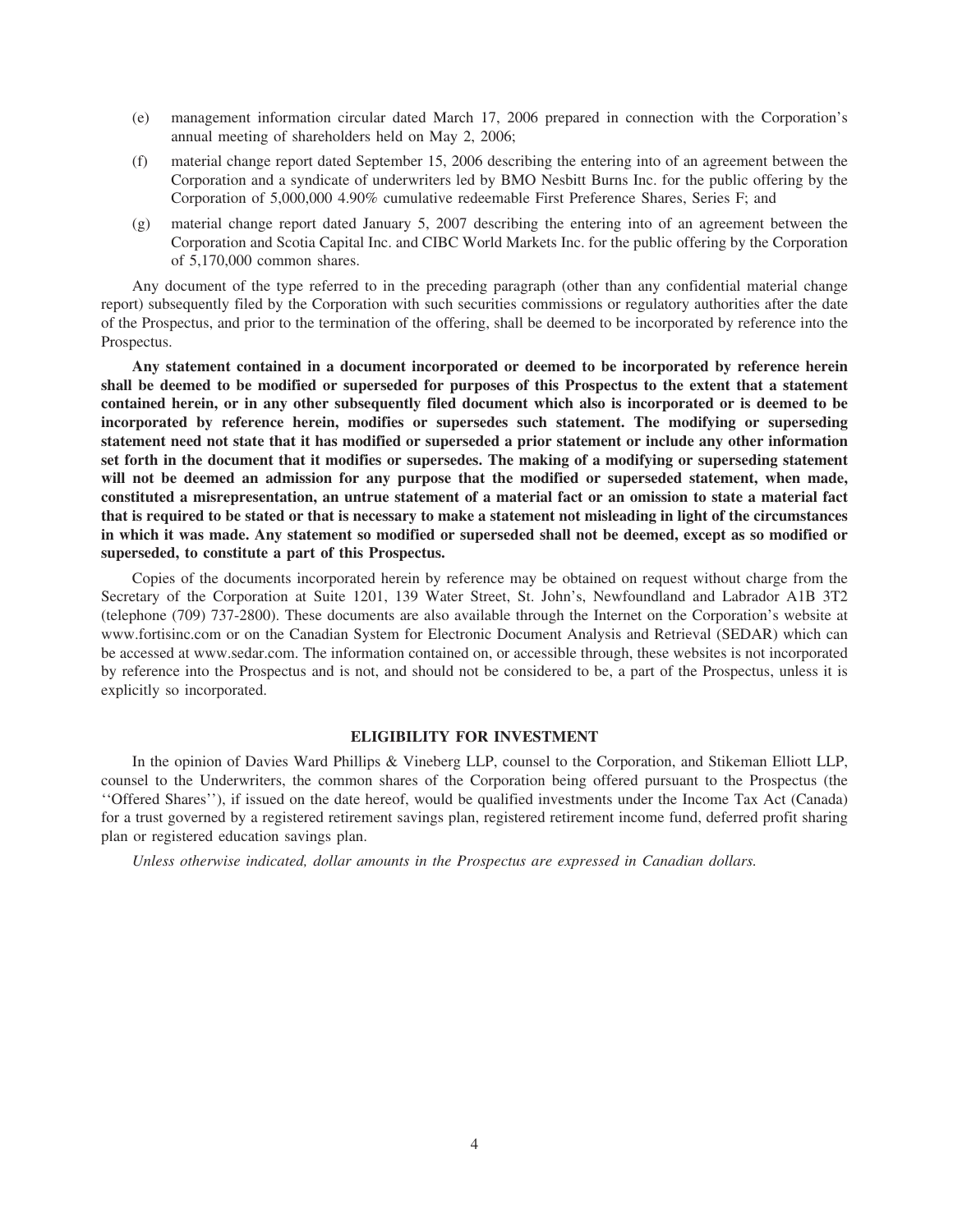#### **FORTIS**

Fortis Inc. was incorporated as 81800 Canada Ltd. under the Canada Business Corporations Act on June 28, 1977. The Corporation was continued under the Corporations Act (Newfoundland) on August 28, 1987 and on October 12, 1987 the Corporation amended its articles to change its name to ''Fortis Inc.'' The address of the head office and principal place of business of the Corporation is The Fortis Building, Suite 1201, 139 Water Street, St. John's, Newfoundland and Labrador A1B 3T2.

Fortis is principally a diversified, international electric utility holding company that owns subsidiaries engaged in the regulated distribution of electricity. Regulated utility assets comprise approximately 84% of the Corporation's total assets, with the balance comprised primarily of non-regulated electricity generating assets, and commercial real estate and hotel investments owned and operated through its non-utility subsidiary. Fortis is the indirect owner of all of the common shares of FortisAlberta Inc. (''FortisAlberta'') and FortisBC Inc. (''FortisBC''). Fortis Alberta is a regulated electric utility that distributes electricity generated by other market participants in Alberta. FortisBC is a regulated electric utility that generates, transmits and distributes electricity in British Columbia. Fortis also holds all the common shares of Newfoundland Power Inc. (''Newfoundland Power'') and, through its wholly owned subsidiary Fortis Properties Corporation (''Fortis Properties''), holds all the common shares of Maritime Electric Company, Limited (''Maritime Electric''), which are the principal distributors of electricity in Newfoundland and Prince Edward Island, respectively. As well, through its wholly owned subsidiary FortisOntario Inc. (''FortisOntario'') and its subsidiaries, Canadian Niagara Power Inc. (''CNPI'') and Cornwall Street Railway, Light and Power Company, Limited (''Cornwall Electric''), Fortis distributes electricity to customers primarily in Fort Erie, Port Colborne, Gananoque and Cornwall, Ontario.

The Corporation's regulated electric utility assets in the Caribbean consist of its ownership, through wholly owned subsidiaries, of a 70.1% interest in Belize Electricity Limited (''Belize Electricity''), the primary distributor of electricity in Belize, and an approximate 54% interest in Caribbean Utilities Company Limited (''Caribbean Utilities''), the sole provider of electricity to the island of Grand Cayman, Cayman Islands. On August 28, 2006, Fortis acquired, through a wholly owned subsidiary, all of the outstanding shares of P.P.C. Limited (''PPC'') and Atlantic Equipment & Power (Turks and Caicos) Ltd. (''Atlantic''), which together generate and distribute electricity to approximately 80% of electricity customers in the Turks and Caicos Islands.

The Corporation's non-regulated electricity generation operations consist of its 100% interest in each of Belize Electric Company Limited (''BECOL''), FortisUS Energy Corporation (''FortisUS Energy''), and FortisOntario, as well as non-regulated electricity generation assets owned by FortisBC and Fortis Properties.

Fortis Properties is the direct owner of a 51% interest in the Exploits River Hydro Partnership (the ''Exploits Partnership''). The Exploits Partnership was established with Abitibi-Consolidated Company of Canada (''Abitibi-Consolidated''), which holds the remaining 49% interest, to develop additional capacity at Abitibi-Consolidated's hydroelectric plant at Grand Falls-Windsor and redevelop Abitibi-Consolidated's hydroelectric plant at Bishop's Falls, Newfoundland and Labrador. Fortis Properties' holdings also include six small hydroelectric generating stations in eastern Ontario with a combined capacity of 8 megawatts (''MW'').

BECOL owns and operates both the 25 MW Mollejon and 7 MW Chalillo hydroelectric facilities, located on the Macal River in Belize, Central America. Through FortisUS Energy, a wholly owned subsidiary of Fortis Properties, the Corporation owns and operates 4 hydroelectric generating stations in upper New York State with a total combined capacity of 23 MW. FortisOntario includes 75 MW of water right entitlement associated with the Rankine Generating Station at Niagara Falls and the operation of a 5 MW gas-fired cogeneration plant that provides district heating to 17 commercial customers in Cornwall. The Rankine Generating Station assets have been decommissioned and written down as a result of the implementation of a water and power exchange agreement (the ''Niagara Exchange Agreement'') with Ontario Power Generation Inc. (''OPGI''). The Niagara Exchange Agreement assigns FortisOntario's water rights on the Niagara River to OPGI and facilitates the irrevocable exchange of 75 MW of wholesale electric power supply to FortisOntario from OPGI until April 30, 2009 in exchange for FortisOntario's agreement not to seek renewal of the water entitlement at that time. The non-regulated electricity generation operations of FortisBC conducted through Walden, its wholly owned partnership, include the 16 MW run-of-river Walden hydroelectric power plant near Lillooet, British Columbia.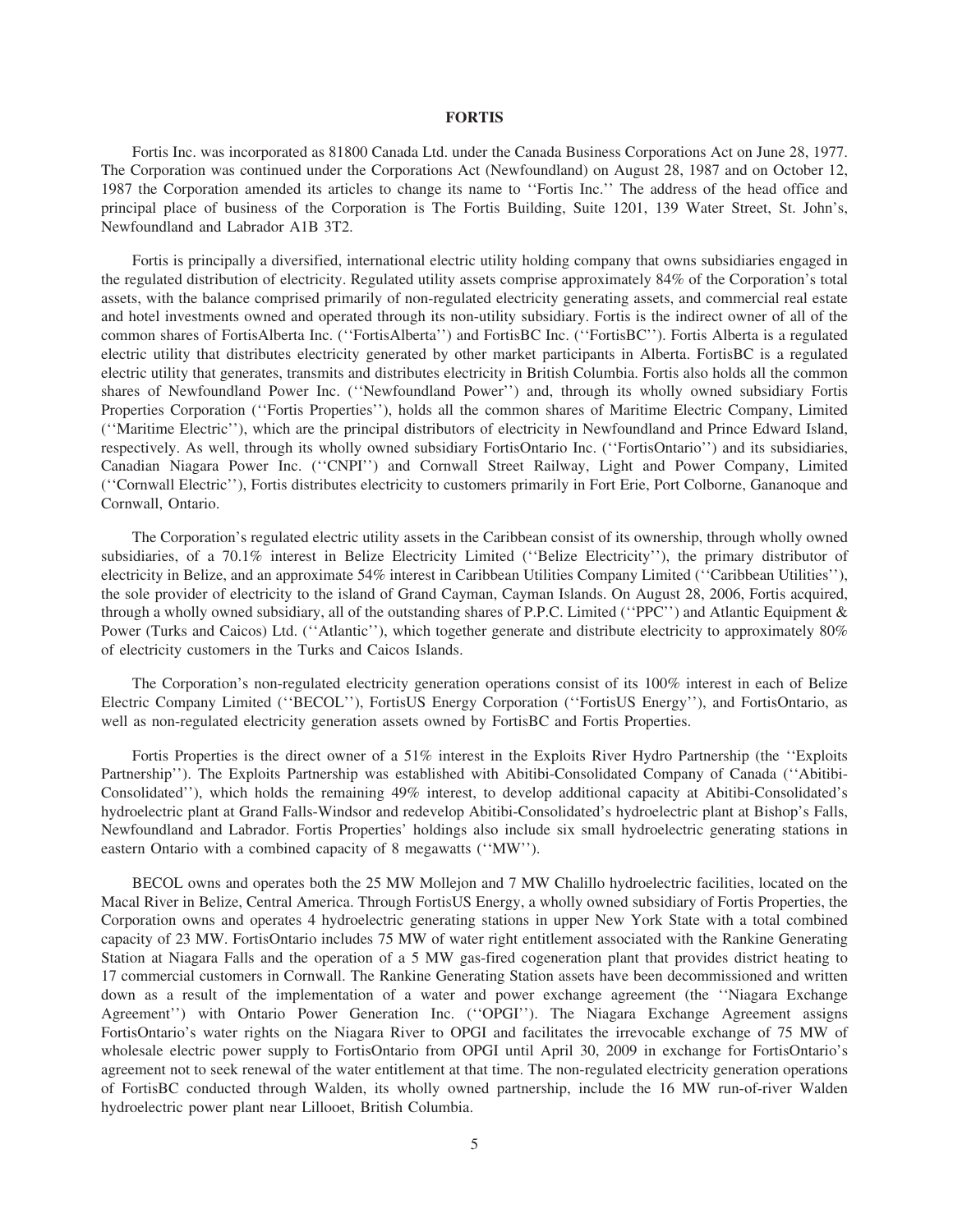Through its wholly owned subsidiary, Fortis Properties, the Corporation owns and operates hotels in seven provinces in Canada and commercial real estate in Atlantic Canada. Its holdings include 18 hotels with more than 3,200 rooms and approximately 2.7 million square feet of commercial real estate.

#### **Regulated Utilities — Canadian**

#### *FortisAlberta*

On May 31, 2004, Fortis, through an indirect wholly owned subsidiary, acquired all of the issued and outstanding shares of FortisAlberta (formerly Aquila Networks Canada (Alberta) Ltd.). FortisAlberta owns and operates the electricity distribution system in a substantial portion of southern and central Alberta. FortisAlberta distributes electricity to approximately 426,000 customers using approximately 104,000 kilometres of power lines. FortisAlberta's business is the ownership and operation of regulated electricity distribution facilities that distribute electricity generated by other market participants from high-voltage transmission substations to end-use customers. FortisAlberta is not involved in the generation, transmission or direct sale of electricity.

#### *FortisBC*

On May 31, 2004, Fortis, through an indirect wholly owned subsidiary, acquired all of the issued and outstanding shares of FortisBC (formerly Aquila Networks Canada (British Columbia Ltd.). FortisBC is an integrated regulated electric utility that owns a network of generation, transmission and distribution assets located in the southern interior of British Columbia. FortisBC serves a diverse mix of over 150,000 customers, with residential customers representing the largest customer segment. FortisBC owns four regulated hydroelectric generating plants with an aggregate capacity of 235 MW that provide approximately 50% of the Corporation's energy and 30% of its capacity needs. FortisBC's remaining electricity supply is acquired through long-term power purchase contracts and short-term market purchases. FortisBC includes non-regulated operating, maintenance and management services relating to the 450 MW Waneta hydroelectric generation facility owned by Teck Cominco Metals Ltd., the 149 MW Brilliant Hydroelectric Plant and the 185 MW Arrow Lakes Hydroelectric Plant owned by Columbia Power Corporation and Columbia Basin Trust and the distribution system owned by the City of Kelowna.

FortisBC's assets include the electric utility formerly owned by Princeton Light and Power Company, Limited (the ''PLP Utility''). The PLP Utility serves approximately 3,500 customers, mainly in Princeton, British Columbia. The PLP Utility was purchased by Fortis through an indirect subsidiary on May 31, 2005 and became part of FortisBC on January 1, 2007 as the result of an internal corporate reorganization.

#### *Newfoundland Power*

Fortis holds all of the common shares of Newfoundland Power. Newfoundland Power is an electric utility that operates an integrated generation, transmission and distribution system throughout the island portion of the Province of Newfoundland and Labrador. Newfoundland Power serves over 227,000 customers, or approximately 85% of electricity customers in the Province, in approximately 600 communities, and met a peak demand of 1,124 MW in 2005. Approximately 90% of the electricity that Newfoundland Power sells to its customers is purchased from Newfoundland and Labrador Hydro Corporation. Currently, Newfoundland Power has an installed generating capacity of 136 MW, of which 92 MW is hydroelectric generation.

#### *Maritime Electric*

Through its subsidiary, Fortis Properties, Fortis owns all of the common shares of Maritime Electric, which is the principal distributor of electricity on Prince Edward Island. Maritime Electric directly supplies approximately 71,000 customers, or approximately 90% of the electricity consumers on the Island, and met a peak demand of 209 MW in 2005. Maritime Electric purchases most of the energy it distributes to its customers from New Brunswick Power Corporation and maintains on-Island generating facilities at Charlottetown and Borden-Carleton with a combined total capacity of 150 MW.

## *FortisOntario*

The Corporation's regulated utility investments in Ontario are comprised of CNPI, including the operations of Port Colborne Hydro, and Cornwall Electric, all of which are owned through FortisOntario. In total, its distribution operations serve approximately 51,500 customers in the Fort Erie, Port Colborne, Cornwall and Gananoque areas of Ontario and met a combined peak demand of 249 MW in 2005. CNPI owns international transmission facilities at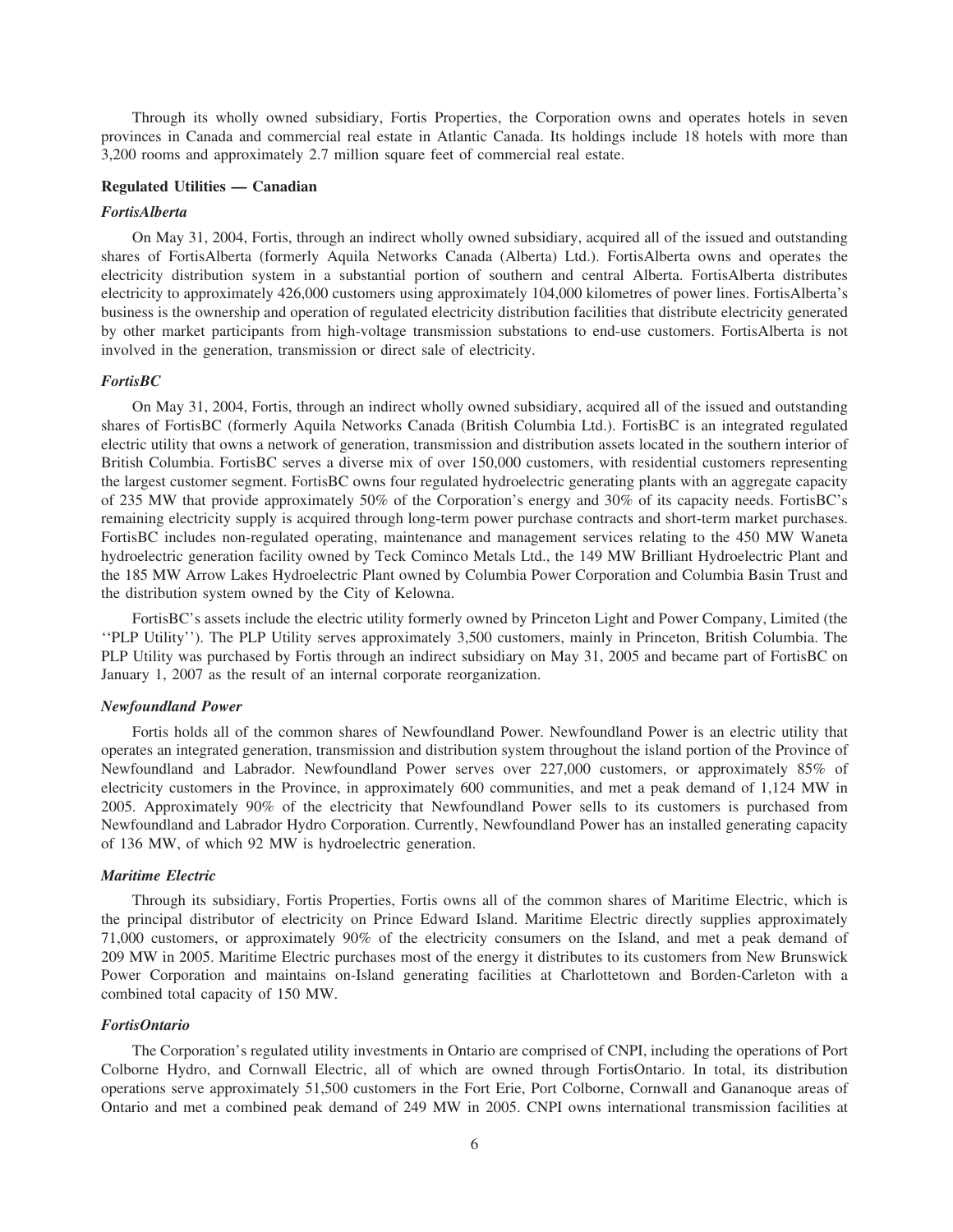Fort Erie as well as a 10% interest in each of Westario Power Holdings Inc. and Rideau St. Lawrence Holdings Inc., two regional electric distribution companies formed in 2000 that, together, serve approximately 27,000 customers.

#### **Regulated Utilities — Caribbean**

## *Belize Electricity*

Fortis, through wholly owned subsidiaries incorporated under the laws of the Cayman Islands, holds a 70.1% interest in Belize Electricity. Belize Electricity is the primary distributor of electricity in the Central American country of Belize. Belize Electricity directly supplies approximately 69,000 customers in Belize and meets a peak demand of 64 MW.

#### *Caribbean Utilities*

Fortis, through a wholly owned subsidiary, holds an approximate 54% interest in Caribbean Utilities, the only public electric utility on Grand Cayman, Cayman Islands. Caribbean Utilities has the exclusive right to generate, distribute, transmit and supply electricity to the island of Grand Cayman, Cayman Islands, pursuant to a 25-year exclusive licence. The current licence remains in effect until January 2011 or until replaced by a new licence by the mutual consent of Caribbean Utilities and the Government of the Cayman Islands. Negotiations regarding the renewal of the licence are ongoing. In June 2006, Caribbean Utilities surpassed its pre-Hurricane Ivan customer base and currently serves approximately 22,000 customers. By the end of July 2006, Caribbean Utilities' total owned generating capacity reached 120 MW compared to 123 MW pre-Hurricane Ivan. Hurricane Ivan was a Category V hurricane that struck Grand Cayman in September 2004. In October 2006, Caribbean Utilities achieved a new record peak load at approximately 87 MW, exceeding a pre-Hurricane Ivan peak load of 85 MW.

The Class A Ordinary Shares of Caribbean Utilities are listed for trading on the Toronto Stock Exchange (the ''TSX'') under the symbol CUP.U. The Corporation's investment in Caribbean Utilities resulted from a series of transactions from March 2000 through November 2006. Fortis acquired its indirect controlling interest in Caribbean Utilities on November 7, 2006 through the purchase by its wholly owned subsidiary of approximately 16% of the outstanding Class A Ordinary Shares of Caribbean Utilities from International Power Holdings Ltd. and four other vendors. See ''Recent Developments''. Following these transactions, Fortis beneficially owns 13,565,511 Class A Ordinary Shares, or approximately 54% of the outstanding Class A Ordinary Shares.

#### *Turks and Caicos Utilities*

The Corporation owns, through a wholly owned subsidiary, all of the outstanding shares of PPC and Atlantic. Together, PPC and Atlantic serve almost 7,500 customers, or approximately 80% of electricity customers in the Turks and Caicos Islands. PPC is the sole provider of electricity in Provindenciales, North Caicos and Middle Caicos pursuant to a 50-year licence that expires in 2037. Atlantic is the sole provider of electricity in South Caicos pursuant to a 50-year licence that expires in 2036. The utilities have a combined diesel-fired generating capacity of approximately 35 MW and meet a peak demand of approximately 20 MW.

Each utility is regulated under a traditional rate of return on rate base approach, with a fixed rate of return of 17.5% on a defined asset base of approximately US\$50 million.

#### **Non-Regulated — Fortis Generation**

#### *Ontario*

Non-regulated generation assets in Ontario include the operations of FortisOntario and Fortis Properties. Fortis Properties' operations in Ontario consist of six small hydroelectric generating stations, which were originally acquired as Granite Power Distribution and Rideau Falls, with a combined capacity of approximately 8 MW. FortisOntario's assets include 75 MW of water entitlement associated with the Rankine Generating Station at Niagara Falls and the operation of a 5-MW gas-fired cogeneration plant that provides district heating to 17 commercial customers in Cornwall. The Rankine Generating Station assets have been decommissioned and written down as a result of the implementation of the Niagara Exchange Agreement. The Niagara Exchange Agreement assigns FortisOntario's water rights on the Niagara River to OPGI and facilitates the irrevocable exchange of 75 MW of wholesale electric power supply to FortisOntario from OPGI until April 30, 2009 in exchange for FortisOntario's agreement not to seek renewal of the water entitlement at that time.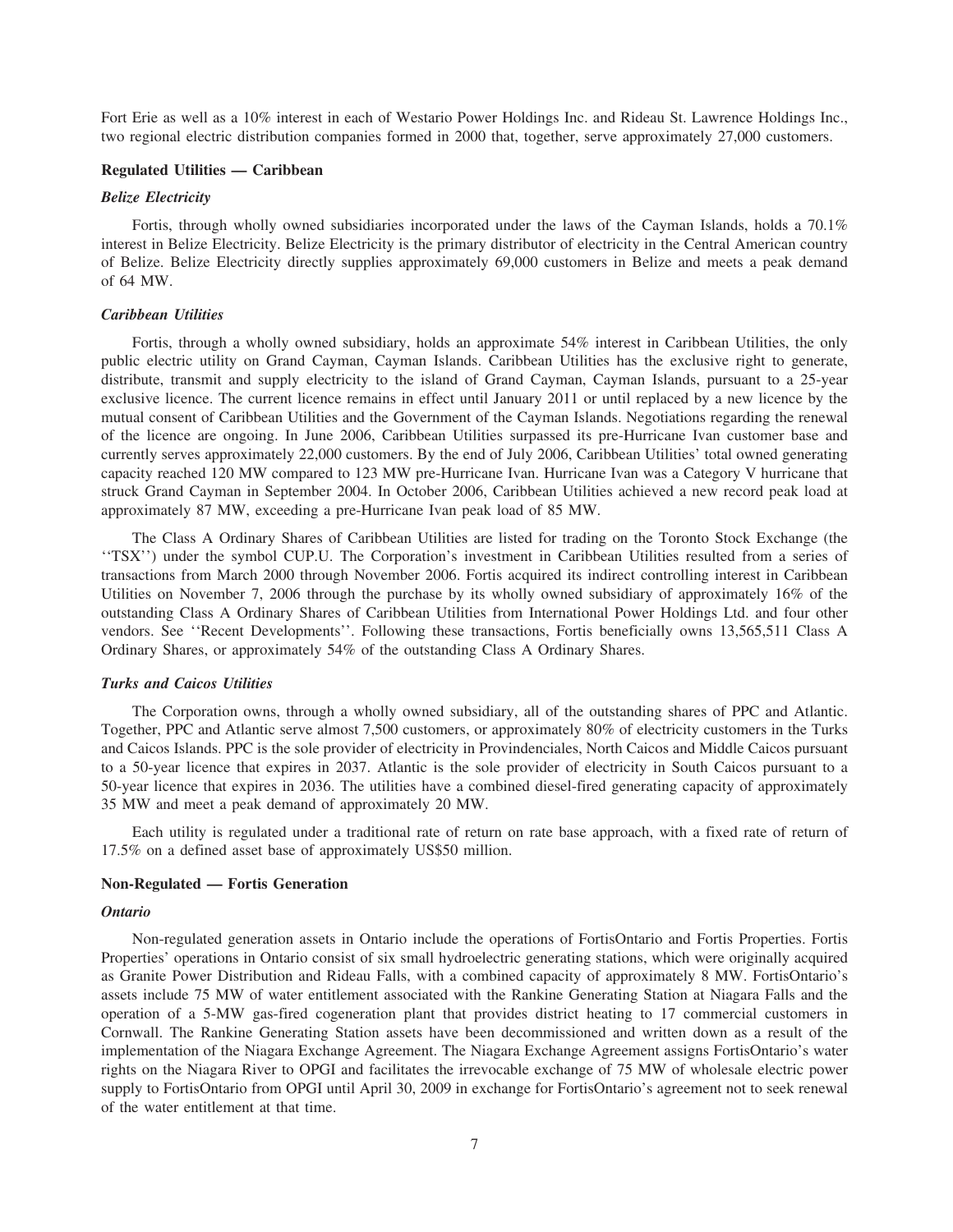#### *Belize*

Non-regulated generation operations in Belize are conducted through the Corporation's wholly owned indirect subsidiary, BECOL, under a franchise agreement with the Government of Belize. BECOL owns and operates the 25-MW Mollejon hydroelectric facility and the 7-MW Chalillo hydroelectric facility, which was inaugurated on November 15, 2005. Both facilities are located on the Macal River in Belize. These generating plants have the capability of delivering average annual energy production of approximately 160 gigawatt hours (''GWh''). BECOL sells its entire output to Belize Electricity under a 50-year power purchase agreement.

#### *Central Newfoundland*

Non-regulated generation operations in central Newfoundland are conducted through the Corporation's indirect 51% interest in the Exploits Partnership. The Exploits Partnership is a partnership with Abitibi-Consolidated that constructed, installed and operates additional capacity at Abitibi-Consolidated's hydroelectric plant at Grand Falls-Windsor and redeveloped the forestry company's hydroelectric plant at Bishop Falls, Newfoundland and Labrador. The 51% interest in the partnership is owned by Fortis Properties. The project undertaken by the Exploits Partnership was completed in November 2003. Abitibi-Consolidated continues to utilize the historical annual generation of approximately 450 GWh while the additional energy produced from the new facilities, approximately 140 GWh, is sold to Newfoundland Hydro under a 30-year take-or-pay power purchase agreement, which is exempt from regulation.

#### *Upper New York State*

Non-regulated generation operations in upper New York State are conducted through the Corporation's wholly owned indirect subsidiary FortisUS Energy, which became a direct subsidiary of Fortis Properties on January 1, 2005 by way of a transfer from its subsidiary, Maritime Electric. Generating operations in upper New York State include the operations of four hydroelectric generating stations with a combined generating capacity of 23 MW operating under licences from the United States Federal Energy Regulatory Commission.

#### *British Columbia*

Non-regulated generation operations in British Columbia were acquired as part of FortisBC in May 2004. Generating assets in British Columbia consist of the 16-MW run-of-river Walden hydroelectric power plant near Lillooet, British Columbia. This plant sells its entire output to BC Hydro under a power purchase agreement.

#### **Non-Regulated — Fortis Properties**

Fortis has owned all of the issued and outstanding shares of Fortis Properties since its inception in 1989. In addition to its non-regulated generation operations, Fortis Properties owns and operates hotels in seven provinces in Canada and commercial real estate in Atlantic Canada. Its holdings include 18 hotels with more than 3,200 rooms and approximately 2.7 million square feet of commercial real estate. On October 31, 2006, Fortis Properties completed the purchase of four hotels located in Alberta and British Columbia from Lodge Motel (Kelowna) Ltd. for \$51.6 million. See ''Recent Developments''.

#### **RECENT DEVELOPMENTS**

#### **Acquisition of Hotels in Western Canada**

On October 31, 2006, Fortis Properties completed the purchase of four hotels located in Alberta and British Columbia from Lodge Motel (Kelowna) Ltd. for \$51.6 million. The purchased hotels were: the Holiday Inn Express and Suites and the Best Western, both in Medicine Hat, Alberta; the Ramada Hotel and Suites, in Lethbridge, Alberta; and the Holiday Inn Express, in Kelowna, British Columbia. Through the purchase, Fortis Properties' hospitality operations were expanded by 454 rooms.

#### **Acquisition of Additional Shares of Caribbean Utilities**

On November 7, 2006, Fortis acquired an aggregate of 4,113,116 or approximately 16% of the outstanding Class A Ordinary Shares of Caribbean Utilities from International Power Holdings Ltd. (''International Power'') and four other vendors associated with International Power for US\$11.89 per share under a private agreement. Pursuant to this purchase, Fortis acquired control of Caribbean Utilities through its beneficial ownership of approximately 13,565,511 or 54% of the outstanding Class A Ordinary Shares. As a result of acquiring control of Caribbean Utilities, Fortis is now consolidating the financial results of Caribbean Utilities into the financial statements of Fortis.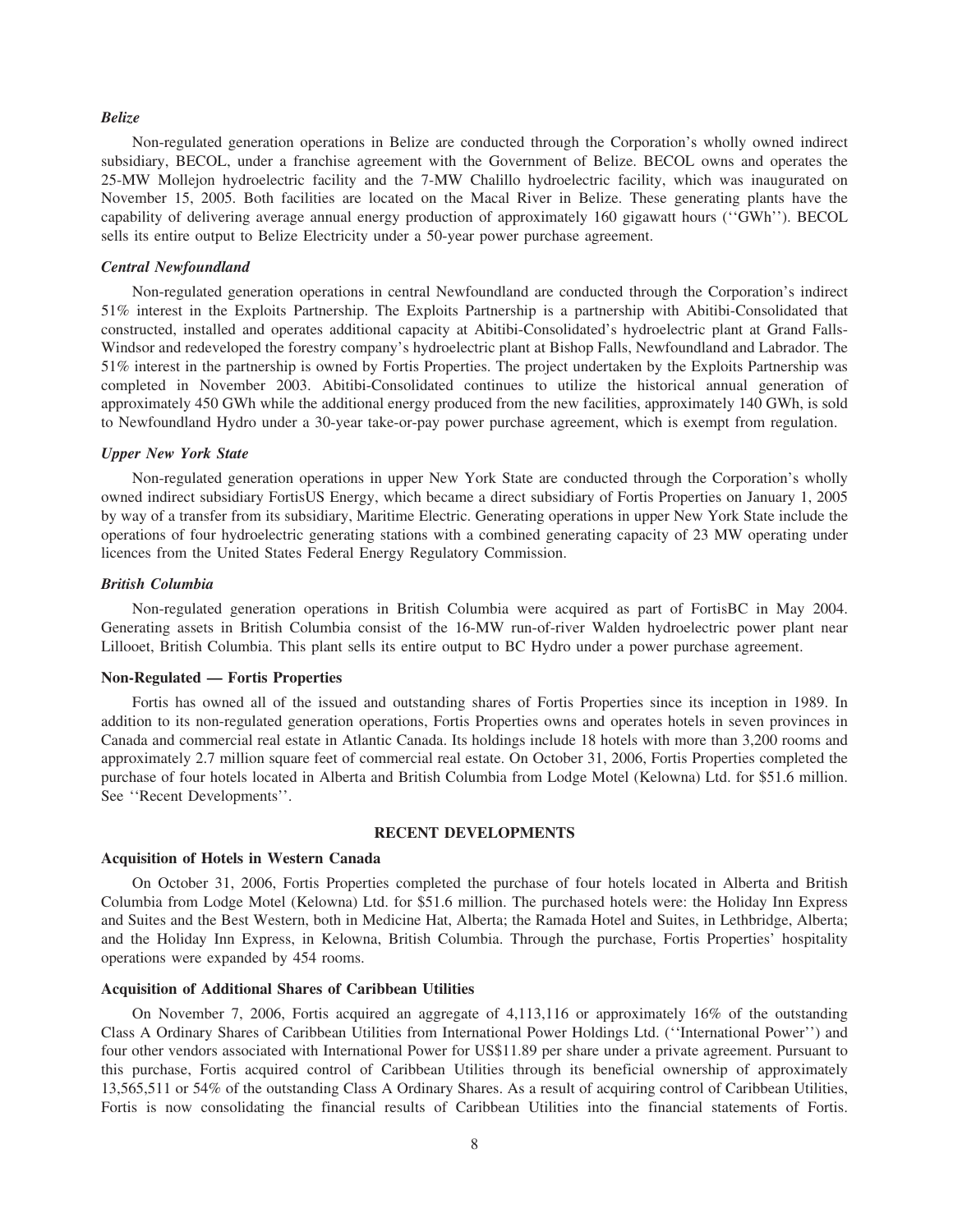Previously, Fortis had accounted for its investment in Caribbean Utilities on an equity basis, pursuant to which Fortis only recorded its pro rata share of earnings of Caribbean Utilities in the consolidated statements of earnings of Fortis.

#### **Private Placement of Convertible Debentures**

On November 7, 2006, Fortis issued, by way of private placement, US\$40 million aggregate principal amount of unsecured subordinated convertible debentures (the ''Debentures''). The Debentures bear interest at an annual rate of 5.5% and mature on November 7, 2016. The Debentures may be redeemed by Fortis at par at any time on or after November 7, 2011 and are convertible into common shares of Fortis (''Common Shares'') at the option of the holder at any time prior to their maturity at US\$29.11 per share.

#### **Regulatory Matters**

During the fourth quarter of 2006 the allowed regulated returns on equity for FortisBC, FortisAlberta and Newfoundland Power were reset in accordance with an adjustment formula by their respective regulators. The allowed regulated returns on equity for FortisAlberta, FortisBC and Newfoundland Power were reduced from 8.93%, 9.20% and 9.24% to 8.51%, 8.77% and 8.60%, respectively.

On December 6, 2006, Newfoundland Power received approval of its 2007 amortization and cost deferral accounting application from the Newfoundland and Labrador Board of Commissioners of Public Utilities. The order provided for a one-time accounting accrual to offset increased taxes in 2007 and the deferral of increased depreciation and replacement energy expenses in 2007. Recovery of these amounts will be addressed in Newfoundland Power's next general rate proceeding.

During the fourth quarter of 2006 the British Columbia Utilities Commission approved FortisBC's 2007 and 2008 capital plans of \$128.6 million (net of customer contributions of \$7.2 million) and \$111.6 million (net of customer contributions of \$8.0 million), respectively, subject to additional approvals for certain projects. Earlier in 2006, a Negotiated Settlement Agreement, approved by the Alberta Energy and Utilities Board (''AEUB''), dealing with FortisAlberta's 2006/2007 Distribution Revenue Requirement included a 2007 capital expenditure program of \$177 million (net of customer contributions of \$24 million). During the fourth quarter, FortisAlberta's 2007 capital plan was increased to approximately \$240 million (net of customer contributions of \$33 million) primarily driven by customer growth. The increase in the 2007 capital expenditure program will be included as part of FortisAlberta's 2008 rate application.

## **Issuance of Debentures by FortisAlberta**

On January 3, 2007, FortisAlberta issued \$110 million aggregate principal amount of senior unsecured debentures bearing interest at a rate of 4.99% per annum due January 2047.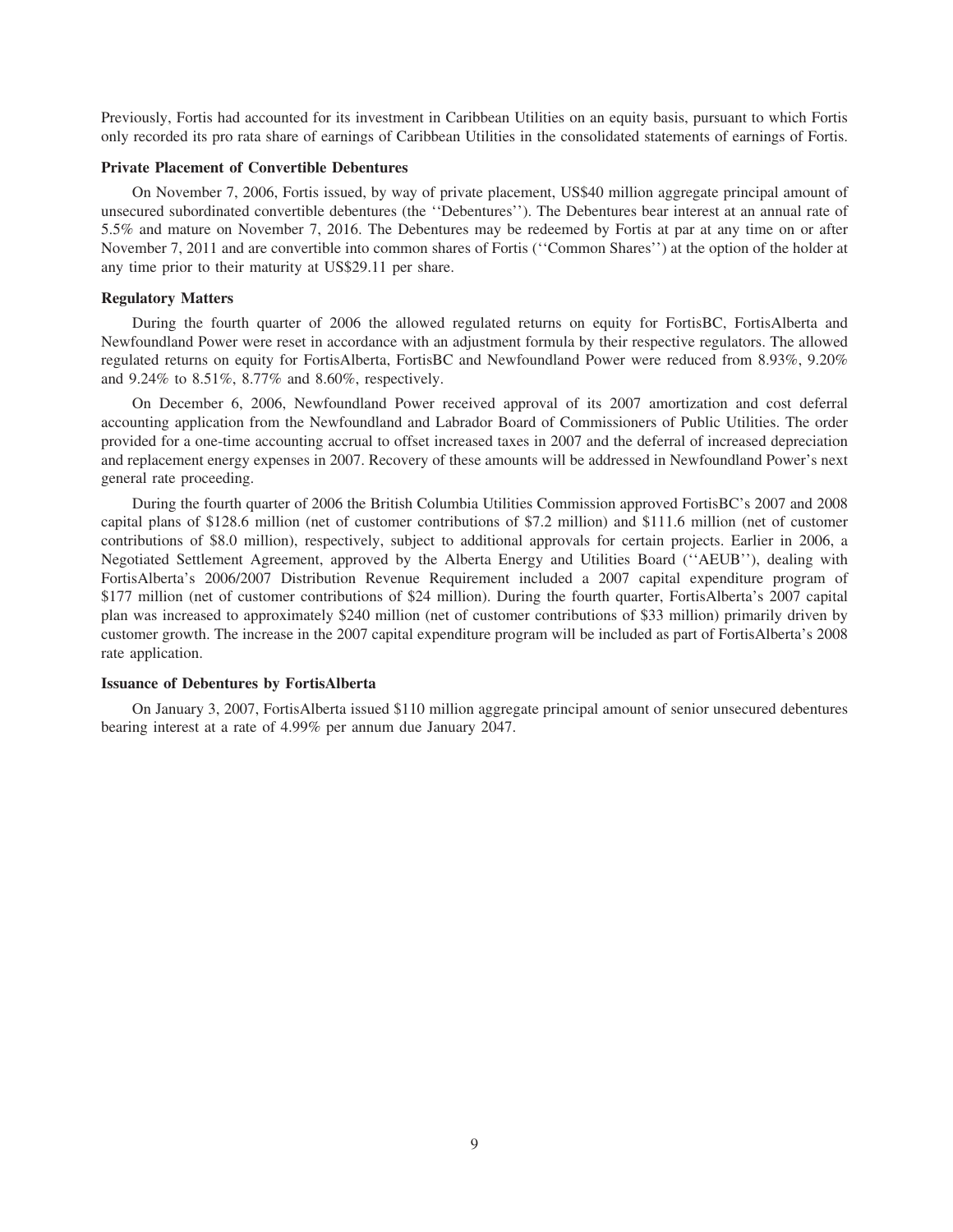#### **PRICE RANGE AND TRADING VOLUME OF THE COMMON SHARES**

The Common Shares are traded on the TSX under the symbol ''FTS''. The following table sets forth the reported high and low trading prices and trading volumes of the Common Shares as reported by the TSX from November 2005.

| <b>Period</b>                                                         | High    | Low     | <b>Volume</b> |
|-----------------------------------------------------------------------|---------|---------|---------------|
| 2005                                                                  |         |         |               |
|                                                                       | \$25.50 | \$22.00 | 4.436.979     |
|                                                                       | \$25.64 | \$23.38 | 2,905,980     |
| 2006                                                                  |         |         |               |
|                                                                       | \$24.60 | \$22.76 | 3,981,812     |
|                                                                       | \$23.76 | \$22.00 | 7,087,013     |
|                                                                       | \$23.50 | \$21.65 | 6.775.211     |
|                                                                       | \$22.95 | \$20.89 | 3,813,271     |
|                                                                       | \$24.84 | \$20.36 | 7.241.148     |
|                                                                       | \$24.60 | \$21.16 | 3,707,157     |
|                                                                       | \$23.40 | \$21.99 | 2,328,812     |
|                                                                       | \$25.48 | \$22.15 | 6,214,513     |
|                                                                       | \$25.40 | \$24.00 | 2,553,872     |
|                                                                       | \$25.65 | \$24.12 | 7,362,894     |
|                                                                       | \$28.74 | \$25.15 | 6,234,745     |
|                                                                       | \$30.00 | \$28.01 | 2,793,265     |
| 2007                                                                  |         |         |               |
|                                                                       | \$30.00 | \$27.08 | 1,822,203     |
| On January 9, 2007 the closing price of the Common Shares was \$27.34 |         |         |               |

#### **SHARE CAPITAL OF FORTIS**

The authorized share capital of the Corporation consists of an unlimited number of Common Shares, an unlimited number of First Preference Shares issuable in series and an unlimited number of Second Preference Shares issuable in series, in each case without nominal or par value. As at December 31, 2006, 104,091,542 Common Shares, 5,000,000 First Preference Shares Series C, 7,993,500 First Preference Shares Series E and 5,000,000 First Preference Shares Series F were issued and outstanding.

#### **DIVIDEND POLICY**

Dividends on the Common Shares are declared at the discretion of the board of directors of Fortis. The Corporation paid cash dividends on its Common Shares of \$0.67 in 2006, \$0.588 in 2005 and \$0.54 in 2004. On September 28, 2005, the Corporation declared a stock dividend effecting a 4-for-1 stock split of the Corporation's outstanding Common Shares. Each of the foregoing dividend payments is expressed on a post-stock split basis. On December 7, 2006, the Fortis board of directors declared a first quarter dividend of \$0.19 per Common Share, payable on March 1, 2007 to holders of record on February 2, 2007.

Regular quarterly dividends at the prescribed annual rate have been paid on all of the Series C First Preference Shares, Series E First Preference Shares and Series F First Preference Shares, respectively. On December 7, 2006, the Fortis board of directors also declared a first quarter dividend on each such series of First Preference Shares in accordance with the applicable prescribed annual rate, in each case payable on March 1, 2007 to holders of record on February 2, 2007.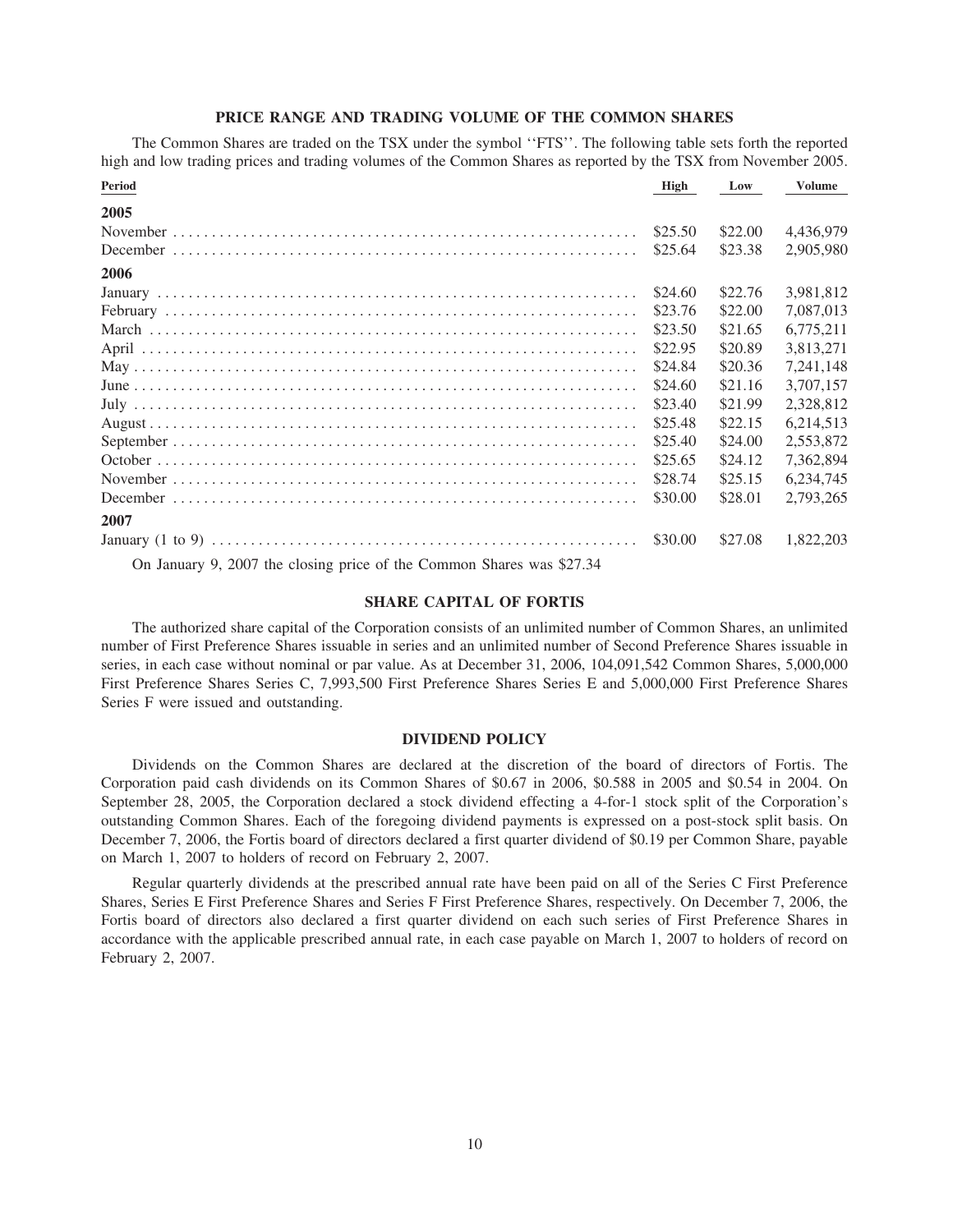#### **DESCRIPTION OF COMMON SHARES**

### **Dividends**

Holders of Common Shares are entitled to dividends on a pro rata basis if, as and when declared by the board of directors of Fortis. Subject to the rights of the holders of the First Preference Shares and Second Preference Shares and any other class of shares of the Corporation entitled to receive dividends in priority to or rateably with the holders of the Common Shares, the board of directors of Fortis may declare dividends on the Common Shares to the exclusion of any other class of shares of the Corporation.

#### **Liquidation, Dissolution or Winding-Up**

On the liquidation, dissolution or winding-up of Fortis, holders of Common Shares are entitled to participate rateably in any distribution of assets of Fortis, subject to the rights of holders of First Preference Shares and Second Preference Shares and any other class of shares of the Corporation entitled to receive the assets of the Corporation on such a distribution in priority to or rateably with the holders of the Common Shares.

# **Voting Rights**

Holders of the Common Shares are entitled to receive notice of and to attend all annual and special meetings of the shareholders of Fortis, other than separate meetings of holders of any other class or series of shares, and to one vote in respect of each Common Share held at such meetings.

# **CHANGES IN SHARE AND LOAN CAPITAL STRUCTURE**

The following describes the changes in the share and loan capital structure of Fortis since September 30, 2006:

- ) During the period from September 30, 2006 up to and including December 31, 2006, Fortis issued an aggregate of 385,366 Common Shares pursuant to the Corporation's Consumer Share Purchase Plan, Dividend Reinvestment Plan, Employee Share Purchase Plan and upon the exercise of options granted pursuant to the 2002 Stock Option Plan and the Executive Stock Option Plan for an aggregate consideration of approximately \$6.1 million.
- ) On October 30, 2006, Fortis made a draw down of \$20.0 million under its credit facilities for the purpose of funding the acquisition by Fortis Properties of four hotels located in Alberta and British Columbia. See ''Recent Developments''.
- ) On November 7, 2006, Fortis made draw downs under its credit facilities of an aggregate amount of US\$48.6 million for the purpose of funding the acquisition of approximately 16% of the outstanding Class A Ordinary Shares of Caribbean Utilities. See ''Recent Developments''.
- ) On November 7, 2006, Fortis issued, by way of private placement, US\$40 million aggregate principal amount of Debentures. The Debentures bear interest at an annual rate of 5.5% and mature on November 7, 2016. The Debentures may be redeemed by Fortis at any time on or after November 7, 2011 and are convertible into Common Shares at the option of the holder at any time prior to their maturity at US\$29.11 per share. The Debentures are subordinated to all other indebtedness of Fortis, other than subordinated indebtedness ranking equally with the Debentures. On November 7, 2006, Fortis repaid US\$40 million owing under its credit facilities from the proceeds of the private placement.
- ) During the period from September 30, 2006 up to and including December 31, 2006, Fortis made net draw downs under its credit facilities in the amount of \$29.2 million to fund expenditures incurred in the ordinary course of its business and the operations of its subsidiaries. As of December 31, 2006, there was an aggregate of approximately \$84.1 million outstanding under the Corporation's credit facilities.
- ) As a result of the proposed issuance of Common Shares under this offering, shareholders' equity in the Corporation will increase by approximately \$145.6 million to a total of \$1.55 billion.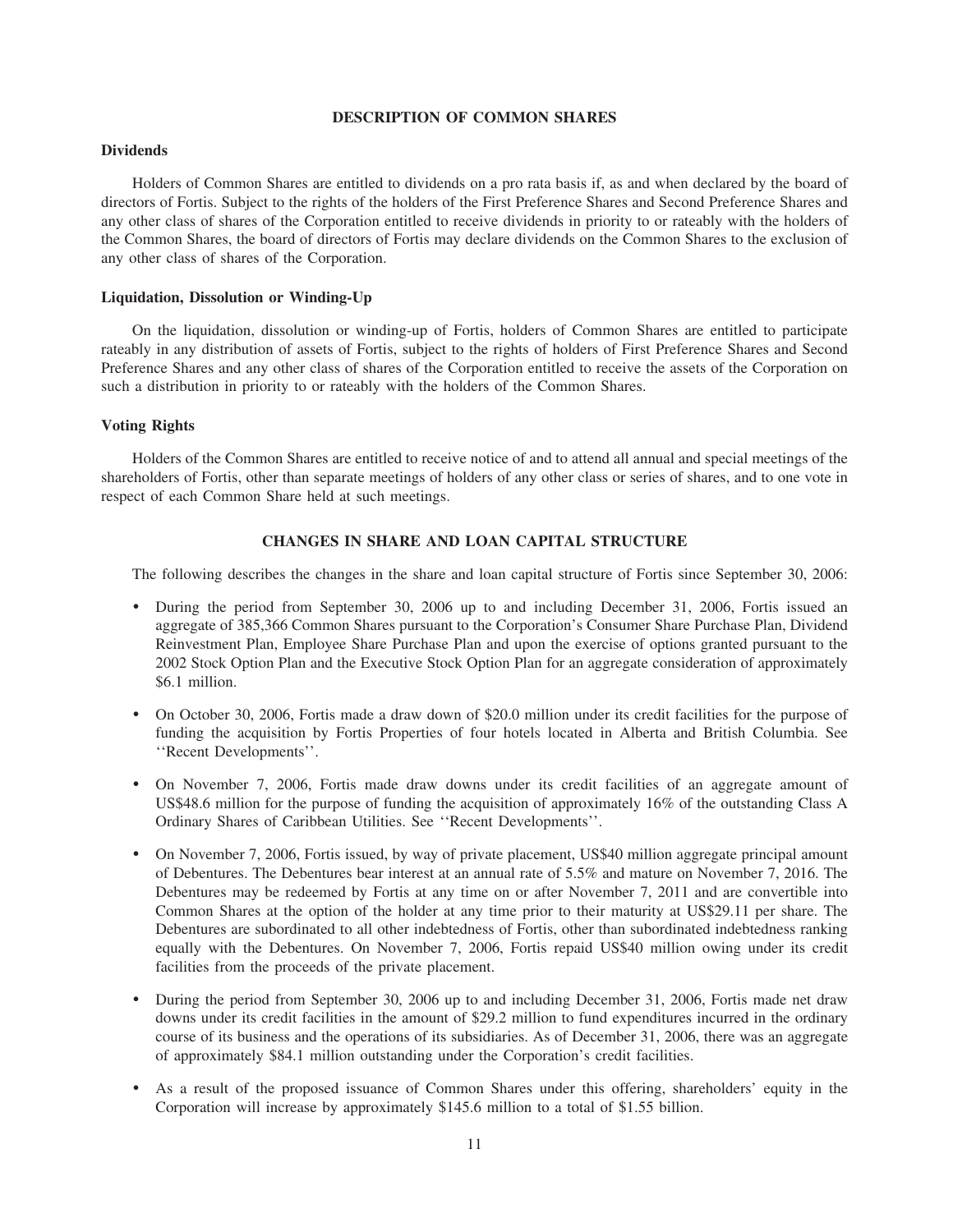### **USE OF PROCEEDS**

The estimated net proceeds from the sale of the Offered Shares will be approximately \$143,382,800, after deducting the Underwriters' fee and the estimated expenses of this offering. The net proceeds of this offering will be principally used to repay approximately \$84.4 million previously borrowed under the Corporation's credit facilities, which indebtedness was incurred to fund, in part, the August 28, 2006 acquisition of PPC and Atlantic and other recent acquisitions (see ''Recent Developments — Acquisition of Hotels in Western Canada'' and ''Recent Developments — Acquisition of Additional Shares of Caribbean Utilities'') and for general corporate purposes. The balance of the net proceeds of the offering will be used for general corporate purposes including equity injections into the Corporation's western Canadian regulated utilities in support of their extensive capital expenditure programs and the repayment of certain subsidiary indebtedness.

#### **PLAN OF DISTRIBUTION**

Pursuant to an agreement dated January 4, 2007, (the ''Underwriting Agreement'') among Fortis and Scotia Capital Inc. (''Scotia Capital''), CIBC World Markets Inc. (''CIBCWM''), BMO Nesbitt Burns Inc.(''BMO Nesbitt Burns''), RBC Dominion Securities Inc. (''RBCDS''), TD Securities Inc. (''TD Securities''), Canaccord Capital Corporation (''Canaccord''), HSBC Securities (Canada) Inc. (''HSBC Securities''), National Bank Financial Inc. (''NB Financial'') and UBS Securities Canada Inc. (''UBS Securities'' and, collectively with Scotia Capital, CIBCWM, BMO Nesbitt Burns, RBCDS, TD Securities, Canaccord, HSBC Securities and NB Financial, the ''Underwriters''), Fortis has agreed to issue and sell, and the Underwriters have agreed to purchase, as principals, on or about January 18, 2007 (the ''Closing Date''), 5,170,000 Common Shares offered hereby at a price of \$29.00 per Common Share (the ''Offering Price'') subject to compliance with all necessary legal requirements and to the conditions contained in the Underwriting Agreement. The Underwriting Agreement provides that the Underwriters will be paid a fee of \$1.16 per Common Share. The Offering Price and other terms of the offering for the Offered Shares were determined by negotiation between the Corporation and the Underwriters. The total price to the public will be \$29.00, the Underwriters' fee will be \$5,997,200 and the net proceeds to Fortis will be \$143,932,800.

Subscriptions for the Offered Shares will be received, subject to rejection or allotment in whole or in part, and the right is reserved to close the subscription books at any time without notice. It is expected that the closing (the ''Closing'') of the Offering will take place on the Closing Date or such other date as may be agreed upon by the Corporation and the Underwriters, but not later than February 21, 2007. Certificates evidencing the Offered Shares will be available for delivery at the Closing or shortly thereafter.

Pursuant to rules and policy statements of certain Canadian securities regulators, the Underwriters may not, at any time during the period ending on the date the selling process for the Offered Shares ends and all stabilization arrangements relating to the Offered Shares are terminated, bid for or purchase Offered Shares. The foregoing restrictions are subject to certain exceptions including (a) a bid for or purchase of Offered Shares if the bid or purchase is made through the facilities of the TSX, in accordance with the Universal Market Integrity Rules of Market Regulation Services Inc., (b) a bid or purchase on behalf of a client, other than certain prescribed clients, provided that the client's order was not solicited by the Underwriter, or if the client's order was solicited, the solicitation occurred before the commencement of a prescribed restricted period, and (c) a bid or purchase to cover a short position entered into prior to the commencement of a prescribed restricted period. The Underwriters may engage in market stabilization or market balancing activities on the TSX where the bid for or purchase of the Offered Shares is for the purpose of maintaining a fair and orderly market in the Offered Shares, subject to price limitations applicable to such bids or purchases. Such transactions, if commenced, may be discontinued at any time.

The Offered Shares have not been, and will not be, registered under the United States Securities Act of 1933, as amended (the "1933 Act") or any state securities laws and, subject to certain exceptions, may not be offered or sold in the United States. The Underwriters have agreed that they will not offer or sell the Offered Shares within the United States of America, its territories, its possessions and other areas subject to its jurisdiction or to, or for the account or benefit of, a U.S. person (as defined in Regulation S under the 1933 Act), except in accordance with the Underwriting Agreement pursuant to an exemption from the registration requirements of the 1933 Act provided by Rule 144A thereunder and in compliance with applicable state securities laws. In addition, until 40 days after the commencement of the offering of the Offered Shares pursuant to this Prospectus, an offer or sale of Offered Shares within the United States by any dealer (whether or not participating in this offering) may violate the registration requirements of the 1933 Act if such offer is made otherwise than in reliance on Rule 144A.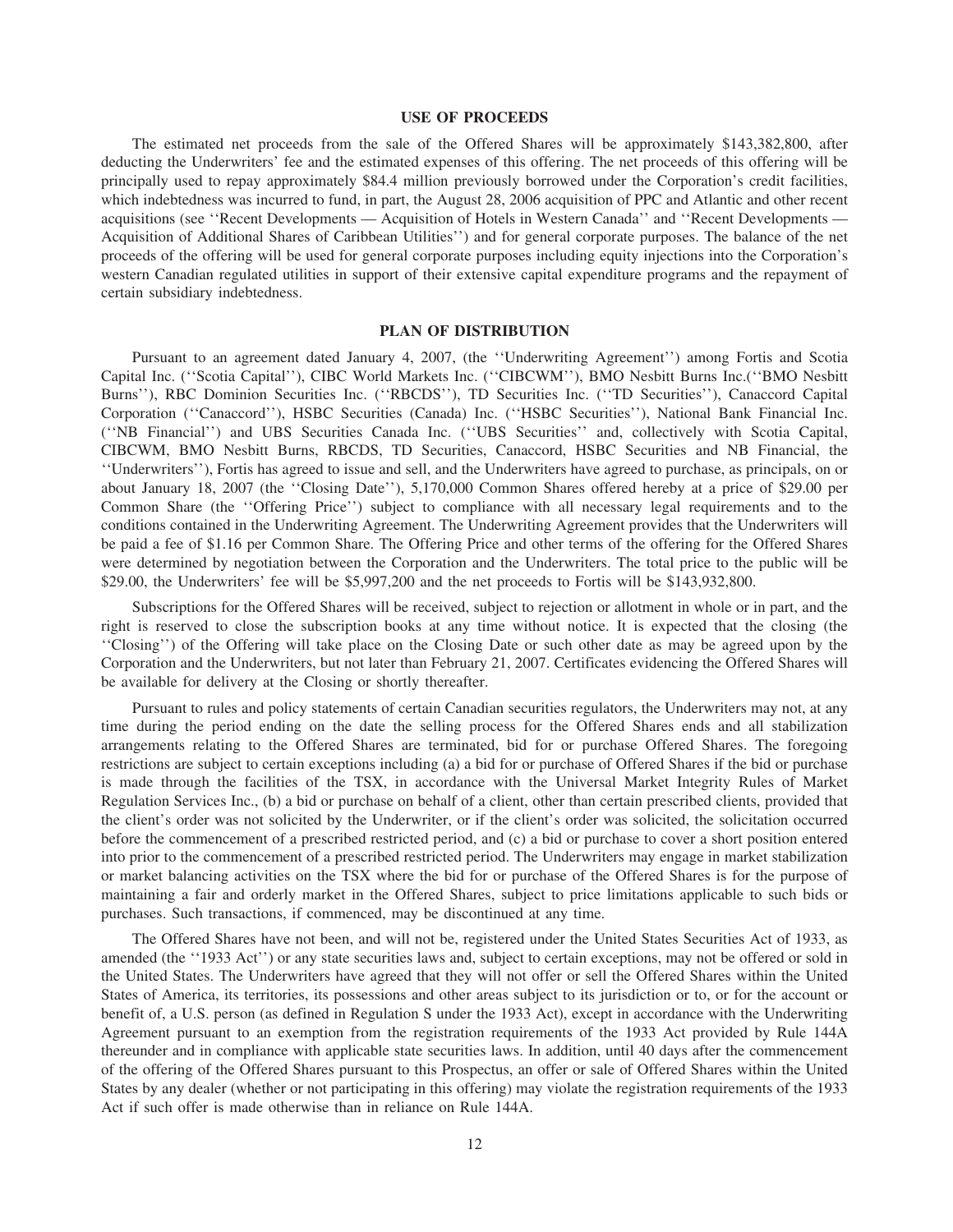The obligations of the Underwriters under the Underwriting Agreement are several and may be terminated at their discretion in certain circumstances including upon the occurrence of certain stated events. The Underwriters are, however, obligated to take up and pay for all of the Offered Shares if any are purchased under the Underwriting Agreement. Under the terms of the Underwriting Agreement, the Underwriters may be entitled to indemnification by the Corporation against certain liabilities, including liabilities for misrepresentation in this Prospectus.

Scotia Capital, CIBCWM, BMO Nesbitt Burns, RBCDS, TD Securities, HSBC Securities and NB Financial are each subsidiaries of Canadian chartered banks that have, either solely or as a member of a syndicate of financial institutions, extended credit facilities to the Corporation and/or its subsidiaries. The net proceeds from this offering will be used in part to repay indebtedness under credit facilities owing by the Corporation to certain of such banks. Accordingly, the Corporation may be considered a ''connected issuer'' of such Underwriters under applicable securities legislation. Fortis is currently in compliance with the terms of its credit facilities with such banks. Since the execution of such credit facilities, no breach thereunder has been waived by such banks. The Underwriters will not receive any direct benefit from the offering other than the underwriting commission relating to this offering. The decision to distribute the Offered Shares hereunder and the determination of the terms of this offering were made through negotiation between the Corporation and the Underwriters. No bank had any involvement in such decision or determination. See ''Use of Proceeds''.

The TSX has conditionally approved the listing of the Offered Shares. Listing will be subject to the Corporation fulfilling all of the requirements of the TSX on or before April 8, 2007.

# **RISK FACTORS**

A prospective purchaser of Offered Shares should carefully consider the information contained under the heading ''Business Risk Management'' in the Management Discussion and Analysis of financial conditions and results of operations found on pages 62 to 67 of the Corporation's 2005 Annual Report and under the heading ''Risk Factors'' found on pages 44 to 48 of the Corporation's 2005 Annual Information Form, each of which is incorporated by reference in this Prospectus, as well as the other information contained in this Prospectus (including the documents incorporated by reference herein).

#### **LEGAL MATTERS**

Certain legal matters relating to this offering will be passed upon on behalf of the Corporation by Davies Ward Phillips & Vineberg LLP, Toronto, and McInnes Cooper, St. John's and on behalf of the Underwriters by Stikeman Elliott LLP, Toronto. At the date hereof, partners and associates of each of Davies Ward Phillips & Vineberg LLP, McInnes Cooper and Stikeman Elliott LLP own beneficially, directly or indirectly, less than one per cent of any securities of the Corporation or any associate or affiliate of the Corporation.

#### **AUDITORS, TRANSFER AGENT AND REGISTRAR**

Ernst & Young LLP, The Fortis Building, 7th Floor, 139 Water Street, St. John's, Newfoundland and Labrador A1C 1B2, are the auditors of the Corporation. The transfer agent and registrar for the Offered Shares is Computershare Trust Company of Canada in Toronto and Montréal.

#### **PURCHASERS' STATUTORY RIGHTS**

Securities legislation in certain of the provinces of Canada provides purchasers with the right to withdraw from an agreement to purchase securities. This right may be exercised within two business days after receipt or deemed receipt of a prospectus and any amendment. In several of the provinces, the securities legislation further provides a purchaser with remedies for rescission or, in some jurisdictions, damages if the prospectus and any amendment contains a misrepresentation or is not delivered to the purchaser, provided that the remedies for rescission or damages are exercised by the purchaser within the time limit prescribed by the securities legislation of the purchaser's province. The purchaser should refer to any applicable provisions of the securities legislation of the purchaser's province for the particulars of these rights or consult with a legal advisor.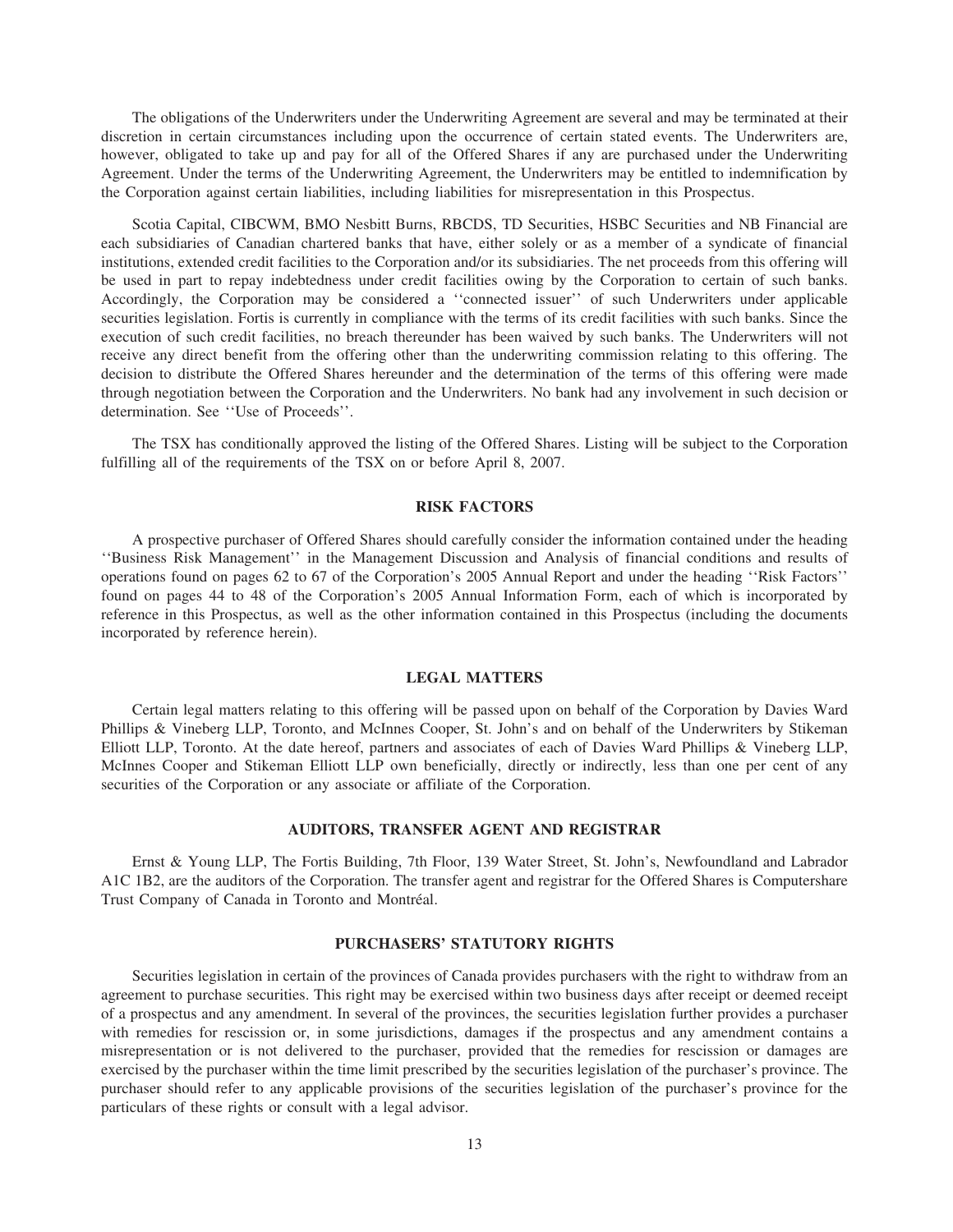# **AUDITORS' CONSENT**

We have read the short form prospectus of Fortis Inc. (the ''Corporation'') dated January 10, 2007 relating to the issue and sale of 5,170,000 Common Shares of the Corporation. We have complied with Canadian generally accepted standards for an auditor's involvement with offering documents.

We consent to the incorporation by reference, in the above-mentioned prospectus, of our report to the shareholders of the Corporation on the consolidated balance sheets of the Corporation as at December 31, 2005 and 2004 and the consolidated statements of earnings, retained earnings and cash flows for the years then ended. Our report is dated January 27, 2006.

St. John's, Canada (signed) ERNST & YOUNG LLP January 10, 2007 Chartered Accountants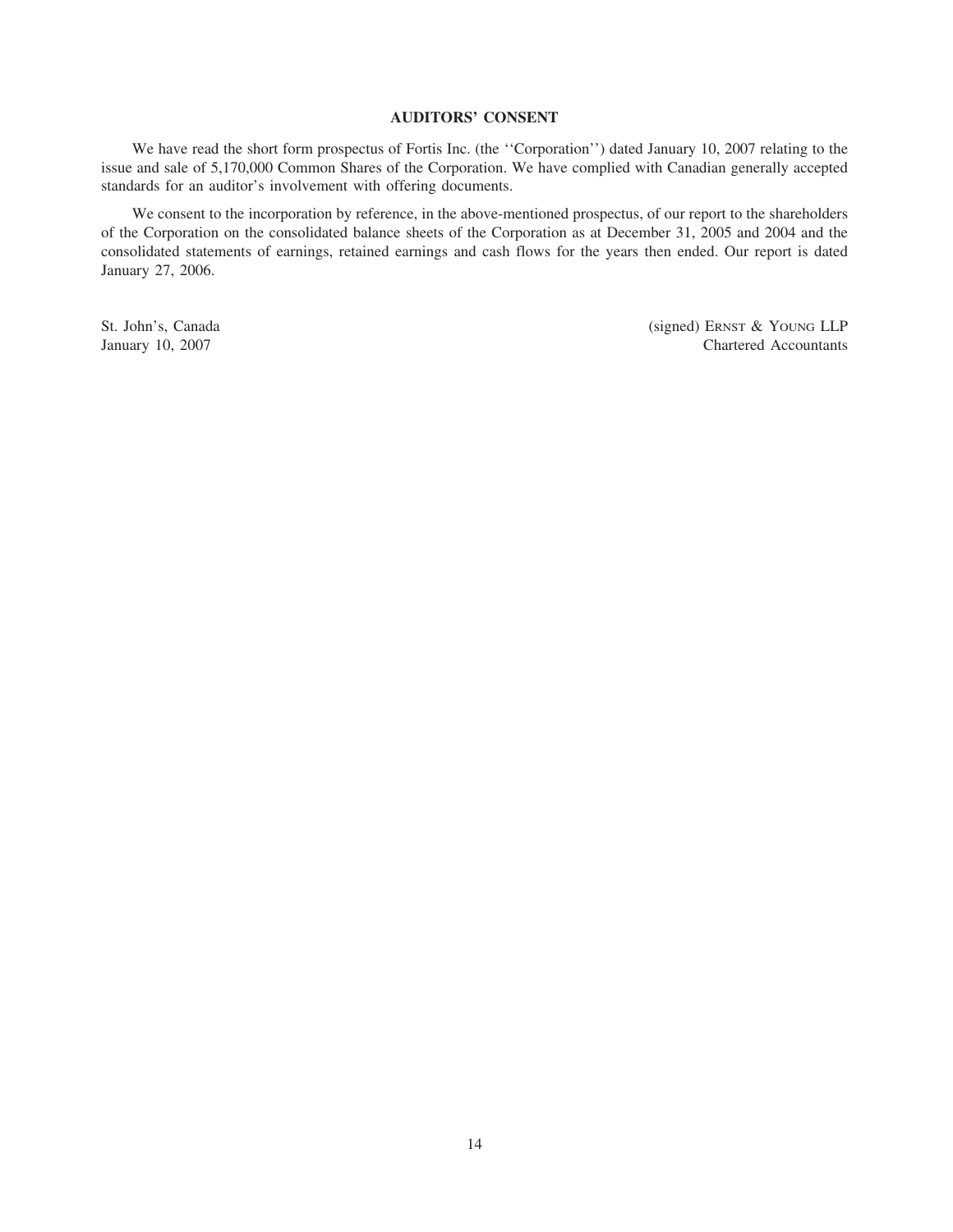# **CERTIFICATE OF FORTIS INC.**

Dated: January 10, 2007

This short form prospectus, together with the documents incorporated herein by reference, constitutes full, true and plain disclosure of all material facts relating to the securities offered by this prospectus as required by the securities legislation of each of the provinces of Canada. For the purpose of the Province of Québec, this simplified prospectus, together with documents incorporated herein by reference and as supplemented by the permanent information record, contains no misrepresentation that is likely to affect the value or the market price of the securities to be distributed.

(Signed) H. STANLEY MARSHALL (Signed) BARRY V. PERRY Chief Executive Officer Chief Financial Officer

President and Vice-President, Finance and

On behalf of the Board of Directors

Director Director

(Signed) LINDA L. INKPEN (Signed) DAVID G. NORRIS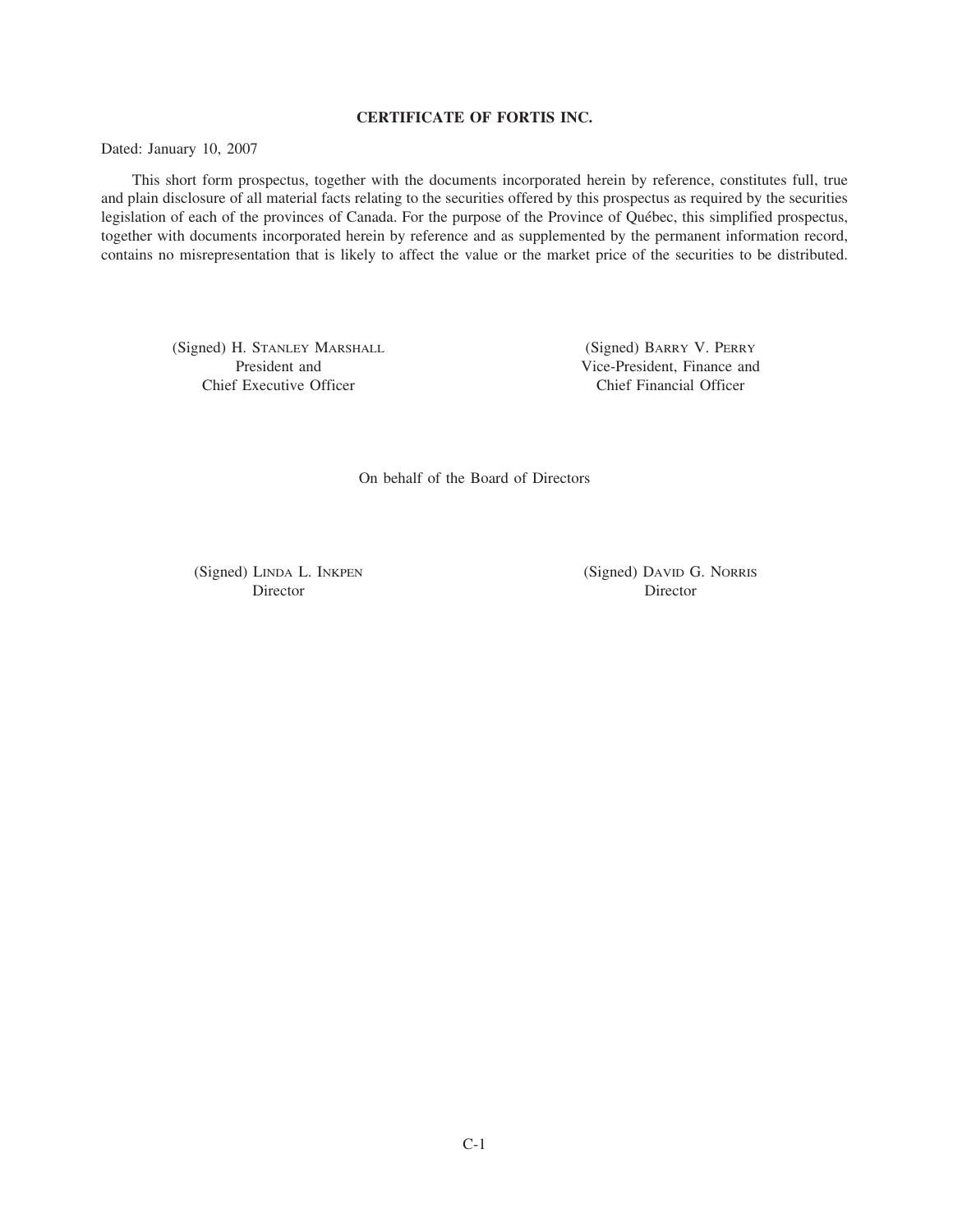# **CERTIFICATE OF THE UNDERWRITERS**

Dated: January 10, 2007

To the best of our knowledge, information and belief, this short form prospectus, together with the documents incorporated herein by reference, constitutes full, true and plain disclosure of all material facts relating to the securities offered by this prospectus as required by the securities legislation of each of the provinces of Canada. For the purpose of the Province of Qu´ebec, to our knowledge, this simplified prospectus, together with the documents incorporated herein by reference and as supplemented by the permanent information record, contains no misrepresentation that is likely to affect the value or the market price of the securities to be distributed.

| SCOTIA CAPITAL INC.           |                           | <b>CIBC WORLD MARKETS INC.</b> |
|-------------------------------|---------------------------|--------------------------------|
| (Signed) JOHN MATOVICH        |                           | (Signed) DAVID H. WILLIAMS     |
| <b>BMO NESBITT BURNS INC.</b> |                           | RBC DOMINION SECURITIES INC.   |
| (Signed) JAMES A. TOWER       |                           | (Signed) DAVID DAL BELLO       |
|                               | <b>TD SECURITIES INC.</b> |                                |

(Signed) HAROLD HOLLOWAY

**CANACCORD CAPITAL HSBC SECURITIES (CANADA) NATIONAL BANK UBS SECURITIES CORPORATION INC. FINANCIAL INC. CANADA INC.**

(Signed) RONALD A. RIMER (Signed) ROD A. MCISAAC (Signed) MARTIN L. JURAVSKY (Signed) MICHAEL J. KOUSAIE